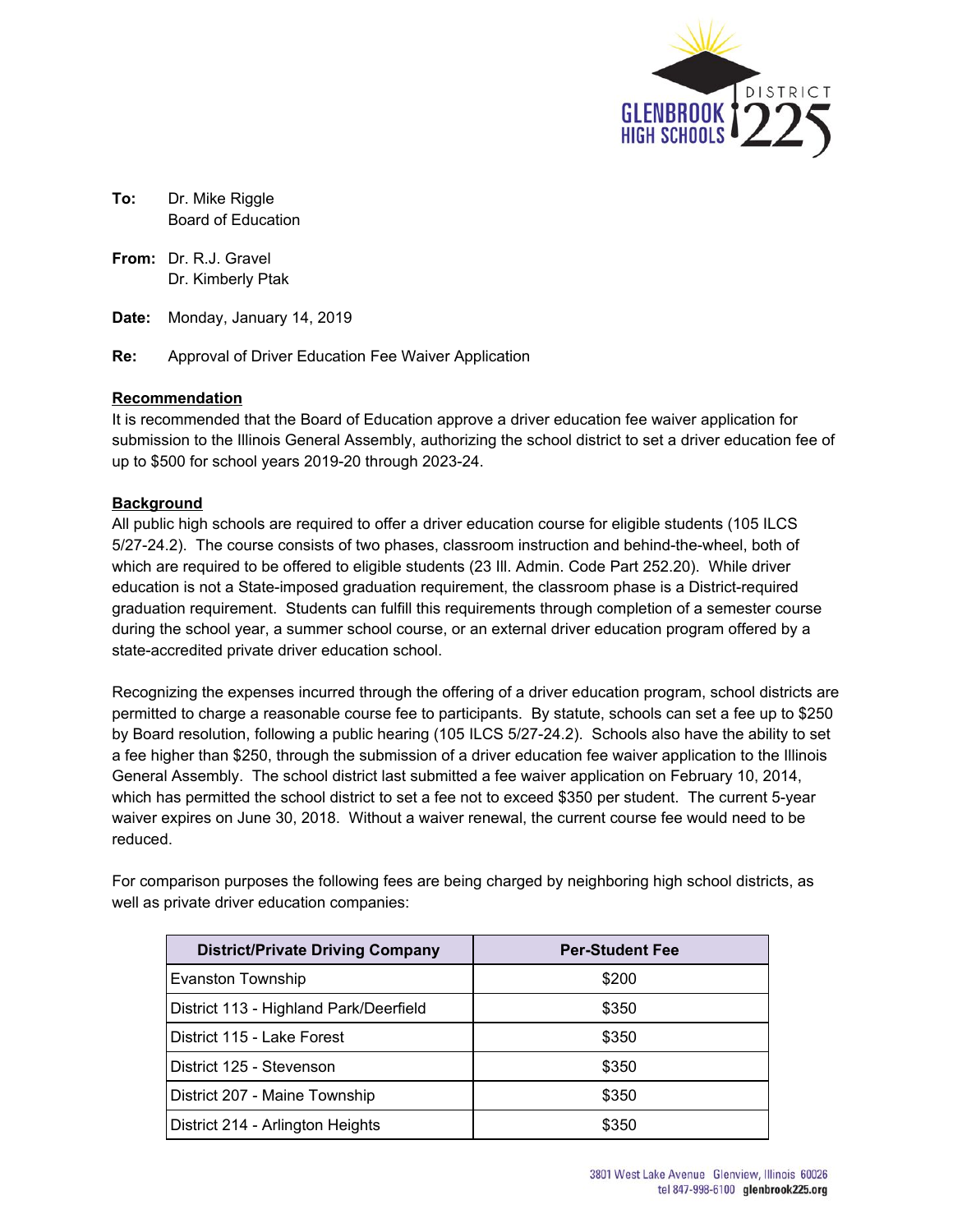| District 225 - Glenbrook (School Year)    | \$350                            |  |
|-------------------------------------------|----------------------------------|--|
| District 225 - Glenbrook (Summer School)* | \$450*                           |  |
| District 211 - Palatine                   | Outsources to Top Driver - \$400 |  |
| District 219 - Niles                      | \$450                            |  |
| District 203 - New Trier                  | \$500                            |  |
| Driver Academy                            | $$490+$                          |  |
| Viking Driving                            | $$495+$                          |  |
| <b>Adams Driving</b>                      | $$545+$                          |  |
| <b>Top Driver</b>                         | $$550+$                          |  |

\* School districts are permitted to charge any amount for summer school, so long as the fees does not exceed the actual cost of the course. The 2018 fee is listed.

While driver education is a mandatory course offering for public schools in Illinois, it is a costly program to support due to the low student/teacher ratio of the course. To provide financial support to these programs, the majority of school districts in the area seek a fee waiver to charge a course fee that is competitive within the region. Below is a summary of the actual per student cost for the course:

| <b>Description</b>                                  | <b>Expense</b> |
|-----------------------------------------------------|----------------|
| Annual Teacher Salary/Benefits (4.6 FTE)            | \$616,877      |
| <b>Annual Vehicle Depreciation</b>                  | \$18,000       |
| <b>Estimated Annual Vehicle Gas and Maintenance</b> | \$5,000        |
| <b>Total Expenses</b>                               | \$639,877      |
| 2018-19 Student Enrollment                          | 394            |
| <b>Per Student Expense</b>                          | \$1,624        |
| 2018-19 State of Illinois Contribution Per Student* | (\$195)        |
| 2018-19 Student Paid Course Fee                     | (\$350)        |
| <b>District Expense Per Student</b>                 | \$1,079        |

\* School districts are entitled to a reimbursement from the Illinois State Board of Education (ISBE) for each student that completes the classroom and/or behind the wheel part of driver education. The reimbursement level is based on the amount allocated by the Illinois General Assembly (\$18,750,000 for the 2018-19 fiscal year), and the number of student enrollments reported across the State of Illinois. By statute, 20% of the allocation (\$3,750,000) is for reimbursement of the classroom part of the course, and 80% (\$15,000,000) for the behind the wheel part (105 ILCS 5/27-24.4). During the 2018-19 fiscal year, ISBE allocated \$36.11 per student completing the classroom part, and \$158.35 per student completing the behind the wheel part. Reimbursement payments are received quarterly, based on the enrollment data submitted for the prior school year.

Given the current expenses of the driver education program, and regionally competitive rates, it is recommended that the District's application seek authorization to charge a driver education fee of up to \$500 for school years 2019-20 through 2023-24. The actual amount of the fee will be set on an annual basis in February, when all school fees are reviewed and recommended by the Finance Committee.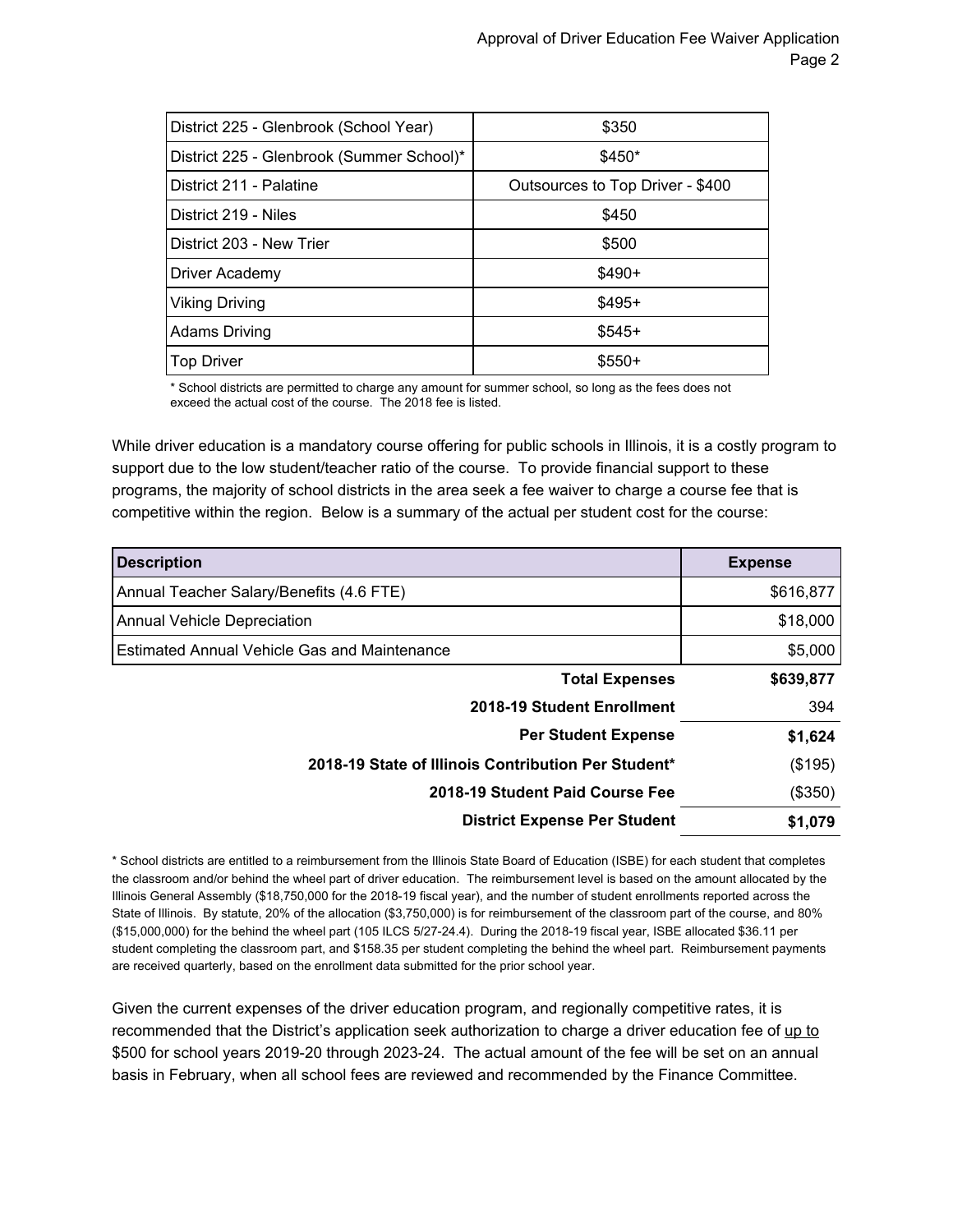Prior to submitting a driver education fee waiver application for consideration, school districts must publish notice of a public hearing in a newspaper of general circulation at least 7 days in advance of the hearing, and place notice on the school district's website at least 14 days in advance of the hearing. Both requirements have been satisfied.

Due to a modified timeline from the Illinois State Board of Education, the Board will need to take action to approve the application to be submitted during the January 14, 2019 meeting (applications are due on January 15, 2019). If you have any questions relating to historical fees, or the attached application, please reach-out to R.J. or Kim.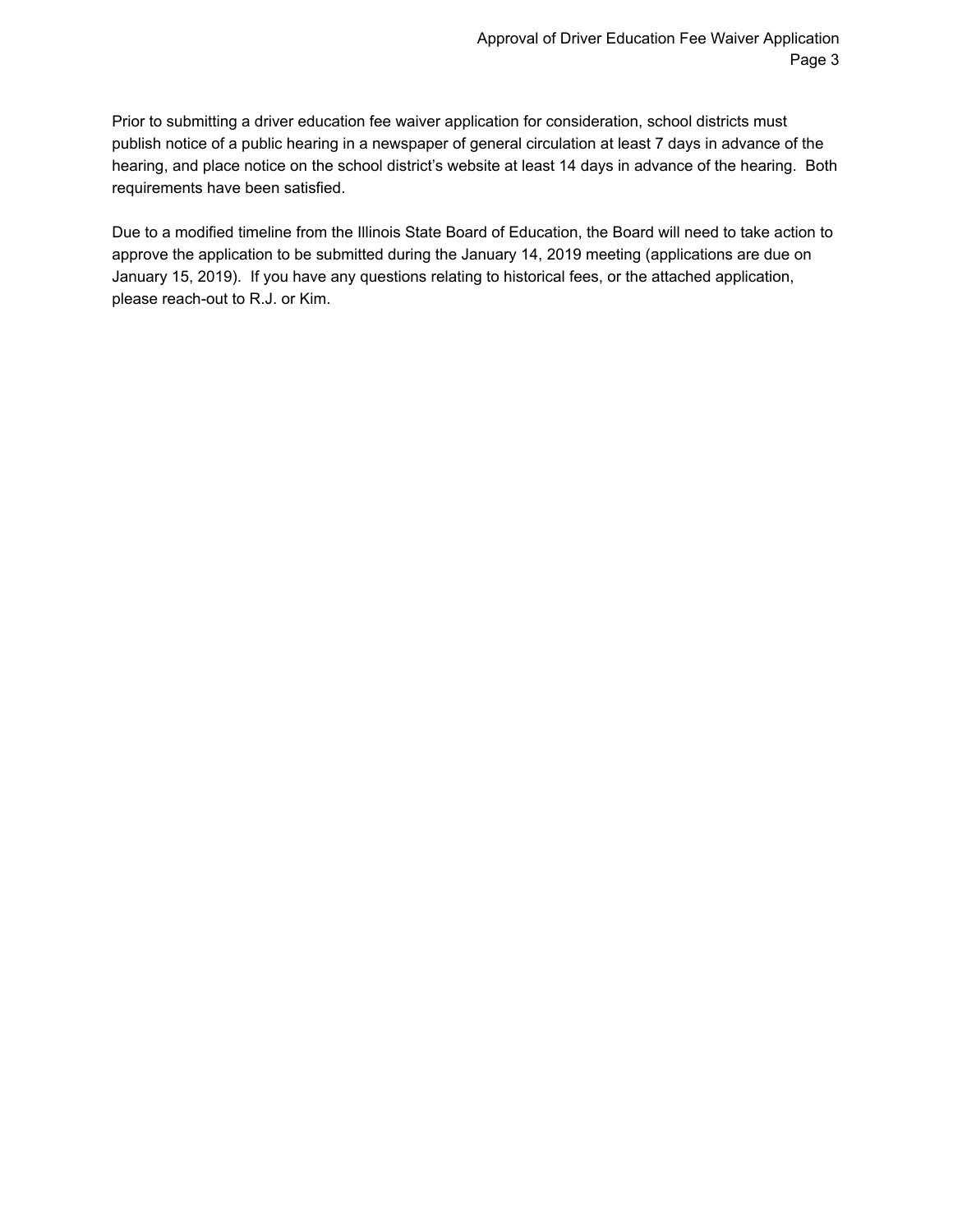## **CERTIFICATE OF PUBLICATION**

# **LEGAL NOTICE Glenbrook HSD225 Waiver Notice**

### 22nd Century Media

does hereby certify that it is the publisher of The Glenview Lantern, The Northbrook Tower that said The Glenview Lantern, The Northbrook Tower is a secular newspaper that has been published weekly in the Cities of Glenview & Northbrook, County of Cook, State of Illinois, continuously for more than one year prior to the first date of publication of the notice, appended, that it is of general circulation throughout said County and State, that it is a newspaper as defined in "An Act to revise the law in relation to notices." as amended. Illinois Compiled Statutes (715 ILCS 5/1 & 5/5), and that the notice appended was published in the said The Glenview Lantern, The Northbrook Tower on January 3, 2019

First publication date: January 3, 2019 Final publication date: January 3, 2019

In witness thereof, the undersigned has caused this certificate to be signed and its corporate seal affixed at Orland Park, Illinois.

**Authorized Agent:** Dated:

"OFFICIAL SEAL" DALE KURECKI Notary Public - State of Illinois My Commission Expires February 04, 2020 いやめいからんかっかいのかいかい

**Notice of Public Hearing Regarding School Code** Waiver Application<br>Glenbrook High School District 225 The Board of Education of Glenbrook High School District 225 will hold a Public Hearing on Monday, January 14, 2019 at 7:00<br>PM in the Public Meeting Room of the Glenbrook High School District 225 District Office, located at 3801 W. Lake Avenue, Glenview, Illinois. The purpose of said hear-<br>ing will be to receive public commg will be to receive public School Code<br>waiver application giving the District flexibility to increase the al-<br>lowable student fee to \$500 for its Driver Education program. The<br>proposed waiver would be in effect for  $(5)$  years which includes the 2019-20 to 2023-24 school years. Actual fee setting will take place as part of the annual student fee set-<br>ting process at a later date.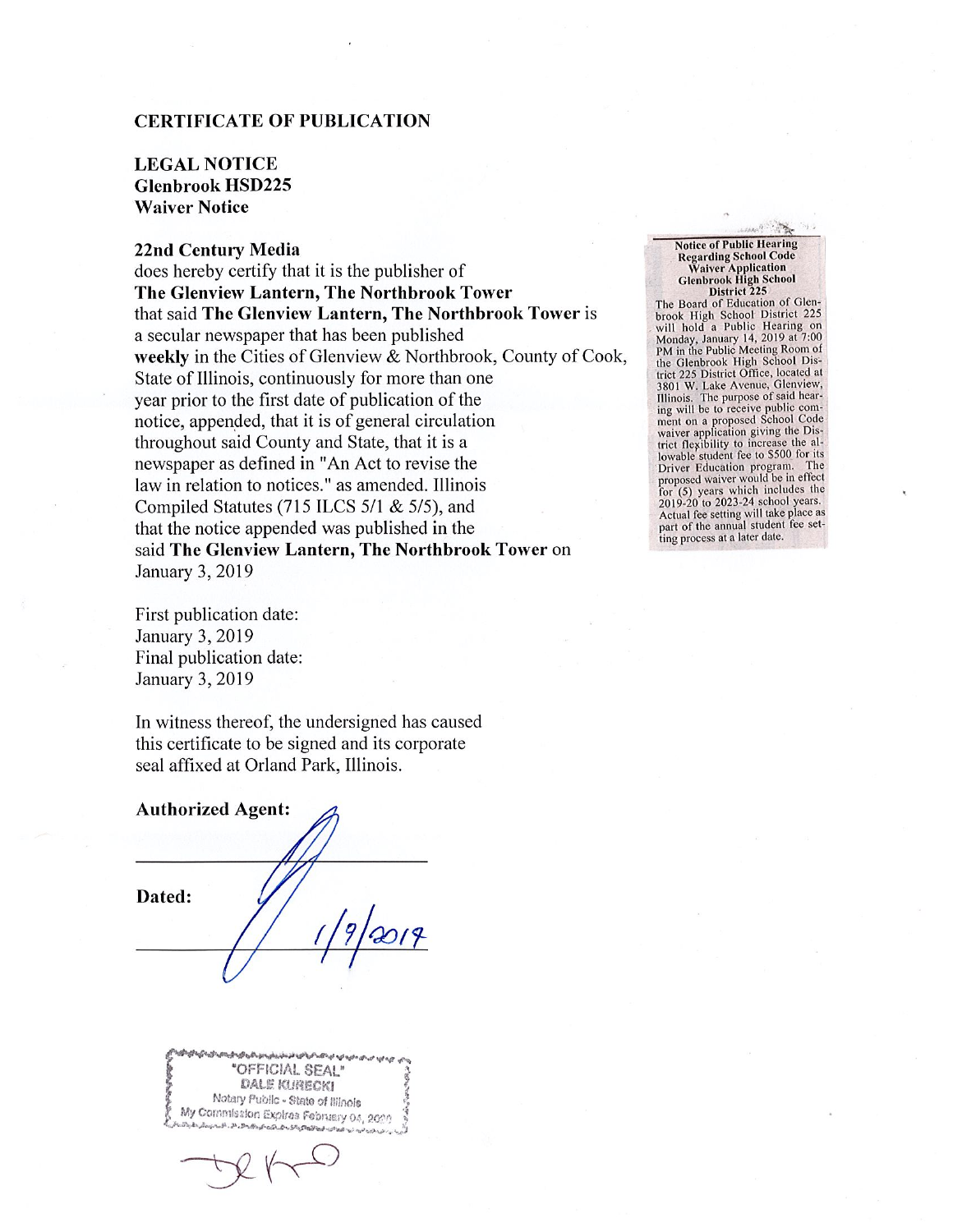#### **ve through the fields and check boxes. After completing last field, save document to hard drive to ma**



#### **APPLICATION FOR WAIVER OR MODIFICATION OF STATE BOARD RULES AND/OR SCHOOL CODE MANDATES**

100 North First Street, E-222 Springfield, Illinois 62777-0001

#### **Regulatory Support and Wellness Division**

**Instructions**: This application is to be used for seeking a waiver or modification of State Board of Education rules or of School Code mandates in accordance with Section 2-3.25g of the School Code [105 ILCS 5/2-3.25g]. The completed application must be submitted by certified mail, return receipt requested, to the above address. Please use the instructions on the reverse side when completing this application. **Please note that action on incomplete applications will be delayed until all required documentation is received.**

The application is for: (Check appropriate box(es) below.)

|                | Waiver of School Code<br>Waiver of ISBE Rule<br>V                                          | Modification of School Code                                         | Modification of ISBE Rule                       |
|----------------|--------------------------------------------------------------------------------------------|---------------------------------------------------------------------|-------------------------------------------------|
| 2 <sup>2</sup> | APPLICANT NAME<br>Northfield Township District 225                                         | <b>CONTACT PERSON</b><br>Dr. Kimberly Ptak                          |                                                 |
|                | NAME OF SUPERINTENDENT/EXECUTIVE DIRECTOR<br>Dr. Mike Riggle                               | CONTACT TELEPHONE (Include Area Code and Extension)<br>847-486-4722 |                                                 |
|                | APPLICANT ADDRESS (Street, City, State, Zip Code)<br>3801 W. Lake Ave, Glenview, IL. 60026 | CONTACT FAX (Include Area Code)<br>847-486-4734                     | <b>CONTACT E-MAIL</b><br>kptak@glenbrook225.org |
|                | <b>COUNTY</b><br>Cook                                                                      | May we contact your e-mail address?                                 | V<br><b>No</b><br>Yes                           |

Provide citation or language of the rule(s) or School Code mandate(s) which are the subject of this application. If you are requesting a modification, display it here, using strike through or underlining.

See attached supporting documentation

- 4. Attach a narrative identifying and justifying the specific request.
	- a. For proposed waivers and modifications of rules or of the School Code that are based upon meeting the intent of the rule or mandate in a more effective, efficient or economical manner, a narrative description must provide all of the required information (see Item 4(a) on the reverse side).
	- b. All proposed waivers/modifications requested to stimulate innovation or improve student performance, including all proposed waivers of School Code mandates, shall provide the specific plan for improved student performance and school improvement upon which the request is being based and how the applicant will determine success (see Item  $4(b)$  on the reverse side).
	- c. Applications requesting waivers from Section 17-1.5 of the School Code must include the amount, nature, and reason for the requested relief and all remedies that have been exhausted by the district to comply with the administrative expenditure limitation.

#### **Public Testimony**:

Attach a description of the testimony provided, to include the information enumerated in item 5 on the reverse side.

6. This application is for:  $\blacktriangledown$  Initial Waiver/Modification  $\Box$  Renewal of Previously Approved Waiver/Modification This application requests waiver/modification for 5 years (from FY19/20 school year through FY23/24 school year). (See Item 6 on reverse side for limits on the duration of waivers/modifications.) FY19/20 school year through

7. Attach a copy of each public notice required. Any request not meeting the requirements will be returned as ineligible for consideration.

8. Compliance with Notice and Hearing Requirements

I certify that a hearing concerning this application and any associated plan for improved student performance was held on Monday, January 14, 2019. *(Date)*

I further certify that the applicant has met all the notification and hearing requirements enumerated in items A and B on reverse side and that the board of education/board of directors of the applicant identified above approved this application on Monday, January 14, 2019

BBBBBBBBBBBBBBBBBBBBBBBBBBBBBBBBBBBBBBBBBBBBBBBBBBBBBBBBBBBBBBBBBBBBBBBBBBBBBBBBBBBBBBBBBBBBBBBBBBBBBBBB Monday, January 14, 2019*Date Signature of Applicant*

*(i.e. District Superintendent/Executive Director/Regional Superintendent)*

*(Date)*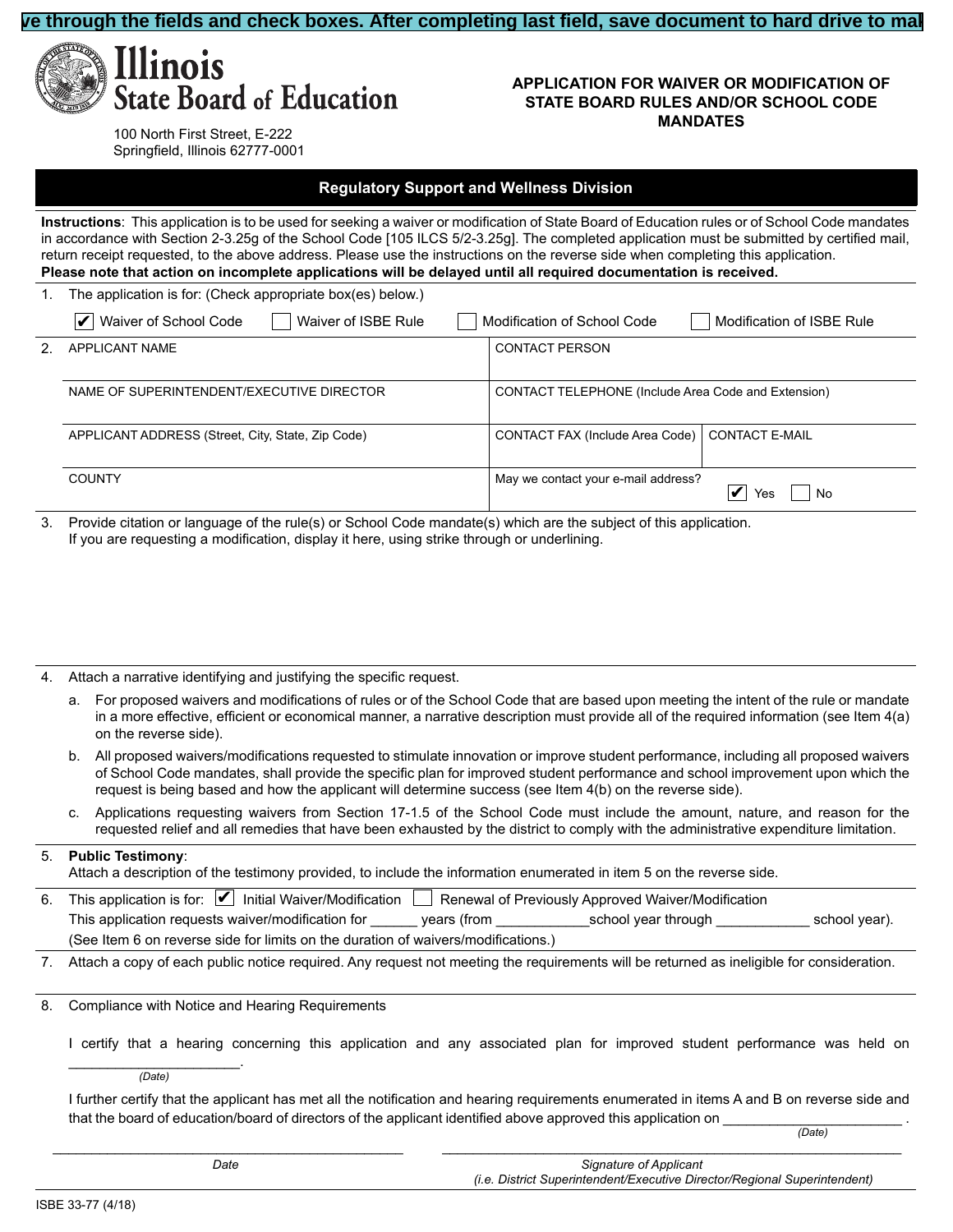INSTRUCTIONS: Please use the following as a checklist in assembling your application package. Incomplete applications will not be considered until all required documentation is received. All applicants must hold a public hearing prior to submission of the application.

 $\nu$  A.

from the time when any other business is being conducted or testimony on other matters is being heard. The public hearing may be held during a regular board meeting.

 $\triangledown$  B. Required Notices of Public Hearing: Provide the following notices to inform the public and others of the hearing date. Each must state the time, date, location and general subject matter of the hearing.

All applicants: Publish a notice on the applicant's website at least 14 days in advance of the hearing. Applicants requesting an increased fee for driver's education (105 ILCS 5/27-24.2) must also publish the proposed amount of the fee as part of the website notice and as part of the notice placed in a newspaper of general circulation.

Public Hearing: Each eligible applicant (see item 2 below) must hold a public hearing, providing for a time to take testimony about the request that is separate

- School districts: Publish a notice in a newspaper of general circulation within the applicant's area at least 7 days in advance of the hearing.
- Joint agreements, ISCs or regional superintendents: Publish a notice in a newspaper of general circulation in each school district that is a member of the joint agreement or that is served by the educational service region or intermediate service center, provided that a notice in a newspaper generally circulated in more than one school district shall be considered sufficient notice to all of the affected districts.
- All applicants: Provide a written notice to the applicant's exclusive bargaining agent(s) affected by the request at least 7 days in advance of the hearing; this notice must also state that testimony will be taken from staff.
- All applicants: Provide a written advance notice to the applicant's state legislators affected by the request.

#### Item 1. Indicate the type of action sought under this application:

- ISBE approval of waivers or modifications of ISBE rules and of modifications of School Code mandates to allow an applicant to meet the intent of the rule or mandate in a more effective, efficient or economical manner or when necessary to stimulate innovation or to improve student performance: or
- $\boldsymbol{\nu}$ General Assembly approval of waivers of School Code mandates to allow an applicant to meet the intent of the rule or mandate in a more effective, efficient or economical manner or when necessary to stimulate innovation or to improve student performance.

Waivers are not permitted from ISBE rules or School Code mandates pertaining to special education, educator licensure, teacher tenure and seniority, compliance with the Every Student Succeeds Act, or township treasurers (Sections 5-1 and 5-2.1 of the School Code). Waivers of mandates pertaining to the use of student performance data and performance categories for teacher and principal evaluations are not permitted after September 1, 2014.

- Item 2. Eligible applicants are school districts, independent authorities established pursuant to Section 2-3.25f of the School Code, joint agreements made up of school districts, and Regional Superintendents of Schools and Intermediate Service Centers on behalf of schools and programs operated **V** by them.
- Item 3. The exact language of, or citation to, the rule(s) or mandate(s) involved may be obtained by contacting the office of Regulatory Support and Wellness by mail at 100 North First Street, E-222, Springfield, Illinois, 62777-0001 or by telephone at 217/782-5270.

 $\mathcal{V}$  Item 4. Identify the rationale for the specific waiver and/or modification sought.

(4)(a) For requests to meet the intent of the rule or mandate in a more effective, efficient, or economical manner, provide a narrative description which sets forth:

- i) the intent of the rule or mandate to be achieved;
- ii) the manner in which the applicant will meet that intent; and
- iii) how the manner proposed by the applicant will be more effective, efficient or economical
- In those instances where the applicant proposes a more economical iv) manner, provide a fiscal analysis showing current expenditures related to the request and the projected savings that would result if the request is granted.

(4)(b) Requests necessary for stimulating innovation or improving student  $\boldsymbol{\nu}$ performance must include the specific plan for improved student performance and school improvement upon which the request is based that describes how the applicant will determine success.

(4)(c) Requests for waivers of the administrative expenditure limitation established in Section 17-1.5 of the School Code can be submitted only when circumstances for exceeding the cap are beyond the control of the district, and the district has exhausted all available and reasonable remedies to comply with the limitation. ISBE is required to recommend that the General Assembly disapprove any request for a waiver of the administrative expenditure limitation not meeting these requirements

- Item 5. Describe the testimony provided, including:  $\boldsymbol{V}$ 
	- number of people attending the public hearing;
	- number speaking in favor of and against the request;
	- comments made during the hearing; and
	- whether any written comments were provided.
	- Item 6. Waivers and modifications are limited to five years with the exception of waivers of the administrative expenditure limitation which are limited to the year in which emergency relief is needed (i.e., one year only). Item 7. Attach copies of the following: (a) website posting, which must be
	- dated in order to verify that it was posted at least 14 days in advance of the public hearing; (b) newspaper notice; and (c) written notice to the collective **bargaining agent**. each of which must be dated in order to verify that each was provided at least 7 days in advance of the public hearing; and (d) written advance notice to the state legislators representing the applicant's territory.
- Item 8. Indicate the date of the public hearing. Applicants with governing  $\boldsymbol{\mathcal{V}}$ boards must hold a public hearing and provide for a separate time to take testimony about the request. The superintendent's/executive director's/ regional superintendent's signature on this application attests to the applicant's compliance with all hearing and notice requirements.

Submission. Applications must be postmarked not later than 15 calendar days following approval by the local board in the case of districts, joint agreements and ISCs, or by the regional superintendent of schools and be submitted by certified mail, return receipt requested, to:

#### Illinois State Board of Education Division of Regulatory Support and Wellness, Attn: Waiver Coordinator 100 North First Street, E-222, Springfield, Illinois 62777-0001

All complete applications for the waiver or modification of ISBE rules or for the modification of School Code mandates shall be deemed approved and effective 46 calendar days after the date of receipt by ISBE unless disapproved in writing. Receipt by ISBE shall be determined by the date of receipt shown on the return receipt form, except that material not properly addressed shall bear the date of receipt when the materials were provided to the Rules and Waivers Division.

Disapproval of an application upon which the ISBE must act shall be sent by certified mail to the applicant no later than 45 calendar days after receipt of the application. Applicants may appeal the ISBE's denial of an application by sending a written appeal to the address above by certified mail within 30 calendar days of receipt of the written denial.

Complete waiver applications and any appeals of ISBE action shall be submitted to the General Assembly for consideration in March and October of each year (for application deadlines, see https://www.isbe.net/Pages/waivers.aspx.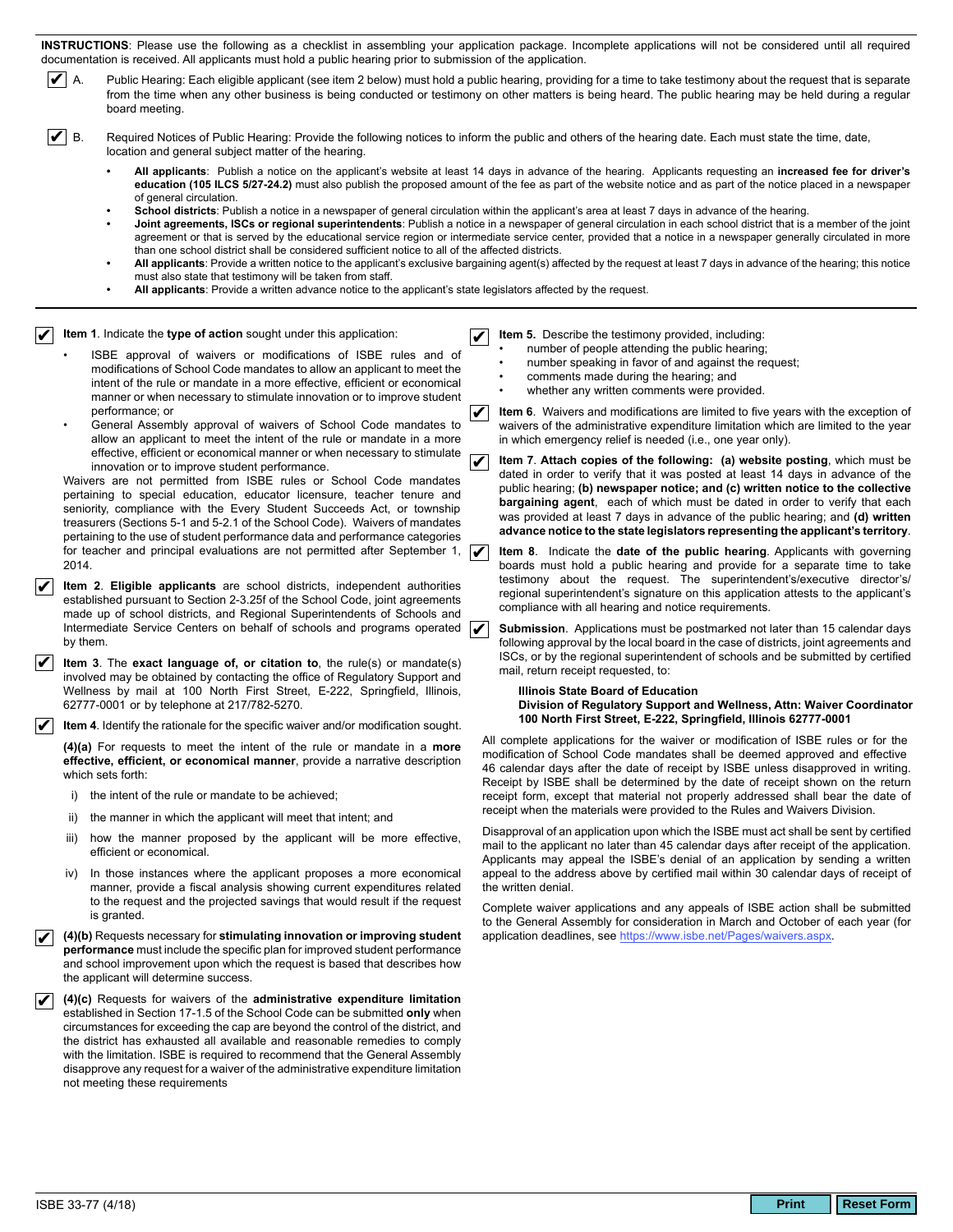# **ILLINOIS STATE BOARD OF EDUCATION RULES AND WAIVERS DIVISION 100 NORTH FIRST STREET, S-493 SPRINGFIELD, ILLINOIS 62777-0001**

# **APPLICATION FOR WAIVER OR MODIFICATION OF STATE BOARD RULES AND/OR SCHOOL CODE MANDATES - SUPPORTING DOCUMENTATION**

3. Provide language of the rule or School Code mandate(s) which are the subject of this application.

"Subject to rules of the State Board of Education, the school district may charge a reasonable fee, not to exceed **\$50, (change to \$500)** to students who participate in the course, unless a student is unable to pay for such a course, in which event the fee for such a student must be waived. However, the district may increase this fee to an amount not to exceed \$250 by school board resolution following a public 9 hearing on the increase, which increased fee must be waived for students who participate in the course and are unable to pay for the course." Statutory Citation: 105 ILCS 5/27-24.2 Administrative Rule: 23 Ill. Admin. Code Note: Per PA 97-0145 effective July 14, 2011, the maximum fee permitted (without an approved waiver) for driver education was raised from \$50 to \$250. There is also no longer a maximum.

4a. For requests to meet the intent of the rule or mandate in a more effective, efficient or economical manner, provide a narrative description which sets forth:

# i. the intent of the rule or mandate to be achieved.

The intent of the Code is that districts provide students a quality program of instruction on the operation of motor vehicles. Specifically, the Code states that "the course of instruction given in grades 10-12 shall include emphasis on the development of knowledge attitudes, habits and skills necessary for safe operations of motor vehicles." District 225's course in Driver Education is an integrated program that fully complies with the intent of the Code. Students receive a "minimum of thirty clock hours of classroom instruction taught by a certified high school teacher," and a "minimum of six clock hours of individual behind the wheel (BTW) instruction or its equivalent in a car."

ii.the manner in which the applicant will meet that intent

The District will continue to provide a high quality driver education program that meets or exceeds all requirements set forth in School Code. The district will be able to do so in a more fiscally responsible and cost effective manner by increasing the course fee.